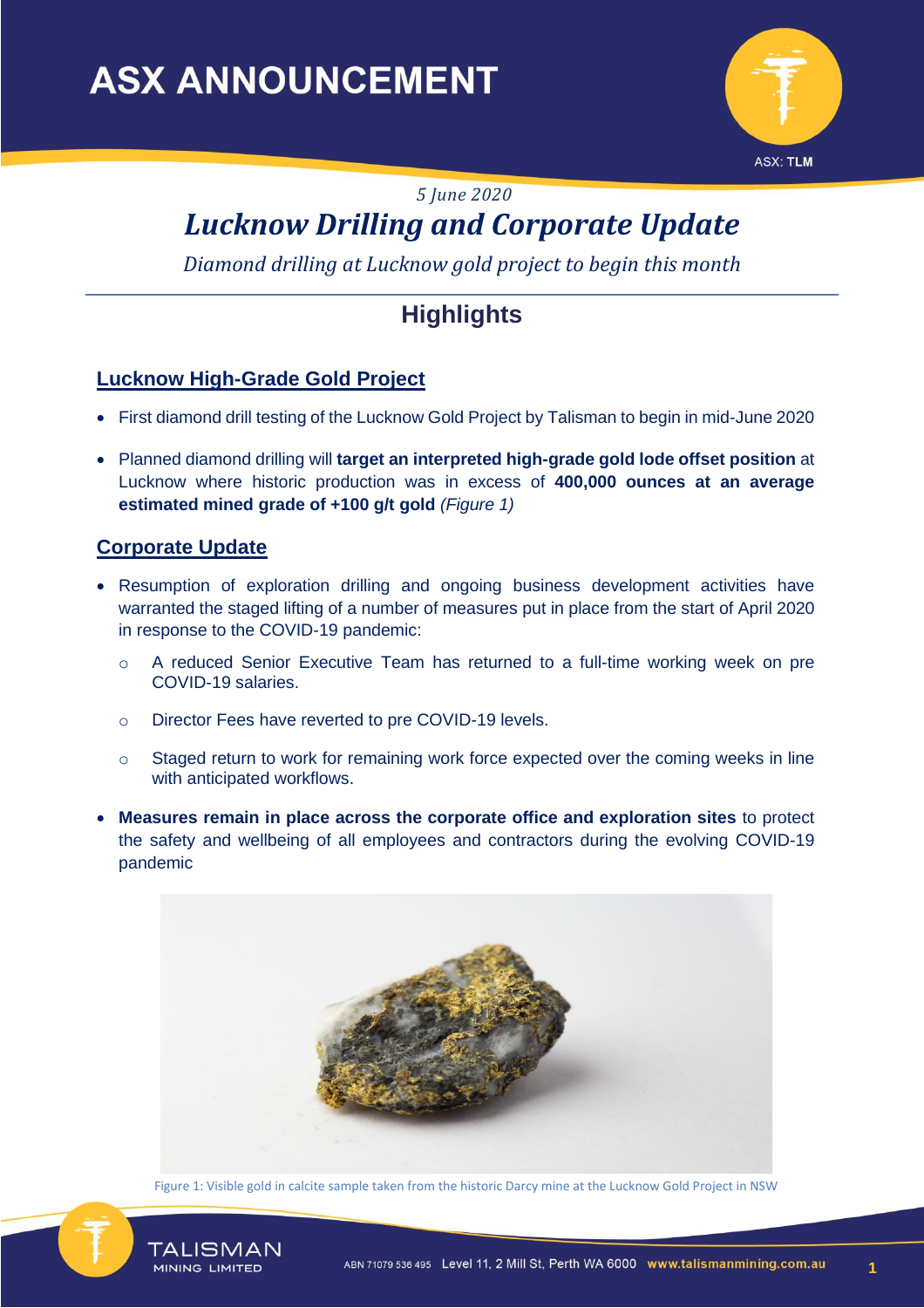

#### **Lucknow Gold Project**

Following the postponement in April of planned drill testing of the interpreted high-grade Lucknow Gold Mine extensions (*Figure 2 & 3*) at the Lucknow Gold Project *(Appendix 1)* due to the COVID-19 pandemic, Talisman has continued to communicate with its drilling contractor and monitor operating conditions. Talisman believes it is now safe and practical to undertake its initial diamond drill testing at Lucknow which is expected to begin in mid-June 2020.



Figure 2: Lucknow Project mine shaft locations and simplified geology.

Gold mineralisation at Lucknow is intimately associated with the major NNW trending Lucknow Fault which dips 60 to 70° to the northeast. The fault separates hanging wall serpentinite from the footwall volcanic rocks. The volcanic rocks of the Oakdale Formation on the footwall are competent and subject to brittle deformation, whereas the hanging wall serpentinite is far less competent, and more subject to ductile deformation.

It is interpreted that the jog in the Lucknow Fault caused dilation, and the formation of east-west trending, vertical fractures in the footwall. These fractures contain the quartz plus calcite high grade gold bearing veins at Lucknow. The veins are zoned such that away from the Lucknow Fault contact they consist of barren quartz, moving to calcite plus quartz, then calcite only. Historic gold mineralisation is localised at the intersection of steep dipping east-west quartz plus pyrite+/-calcite veins, and the ultramafic-dacite contact along the Lucknow Fault. The bonanza grade gold mineralisation occurs as steeply plunging shoots.

Talisman will target the interpreted fault offset extensions of the high-grade Lucknow Project gold mineralisation with diamond drilling *(Figure 3*).

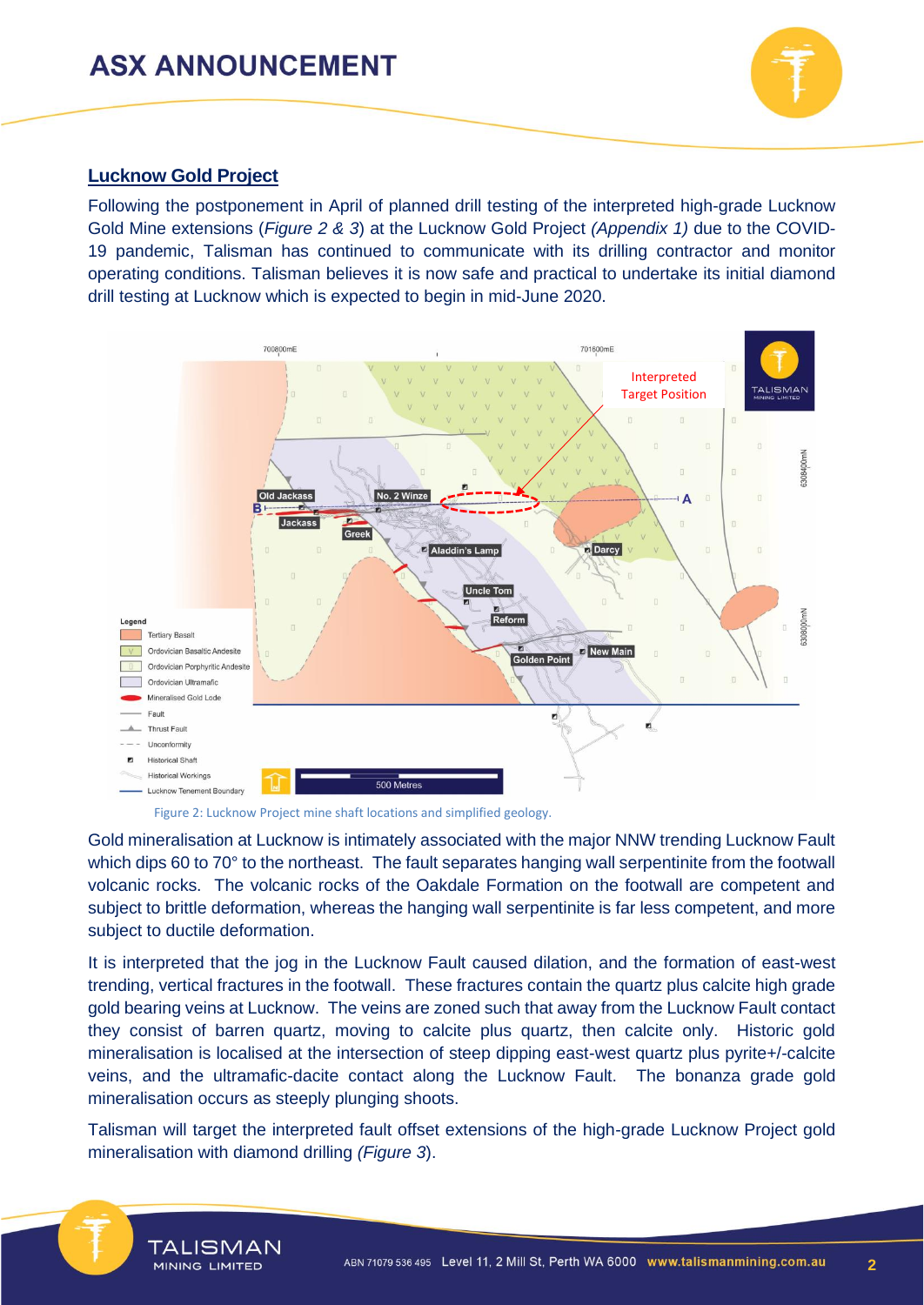



Figure 3: Lucknow Project interpreted long section, showing the interpreted faulted offset mineralisation target position.

#### **Corporate Update**

The health and well-being of our people is central to Talisman's approach to business and we are committed to ensuring a safe workplace for our employees and contractors. This principle is at the forefront during normal business conditions and has become even more heightened since the emergence of the COVID-19 virus.

Talisman implemented of a range of measures designed to ensure the safety of staff and contractors and protect the strength of the business since the start of April 2020, and has continued to closely monitor the situation including all government advice and protocols.

The ability to now resume exploration drilling and ongoing business development activities have warranted the staged lifting of a number of these measures across a downsized team. This includes:

- Return to a full-time working week on pre COVID-19 salaries for the reduced senior executive team (following departure of the CFO in April 2020)
- Director fees being reinstated to pre COVID-19 levels
- Staged return to work for remaining staff over the coming weeks in line with anticipated workflows.

Talisman will continue to monitor the COVID-19 situation closely and respond to any changes in conditions or regulations appropriately.



**3**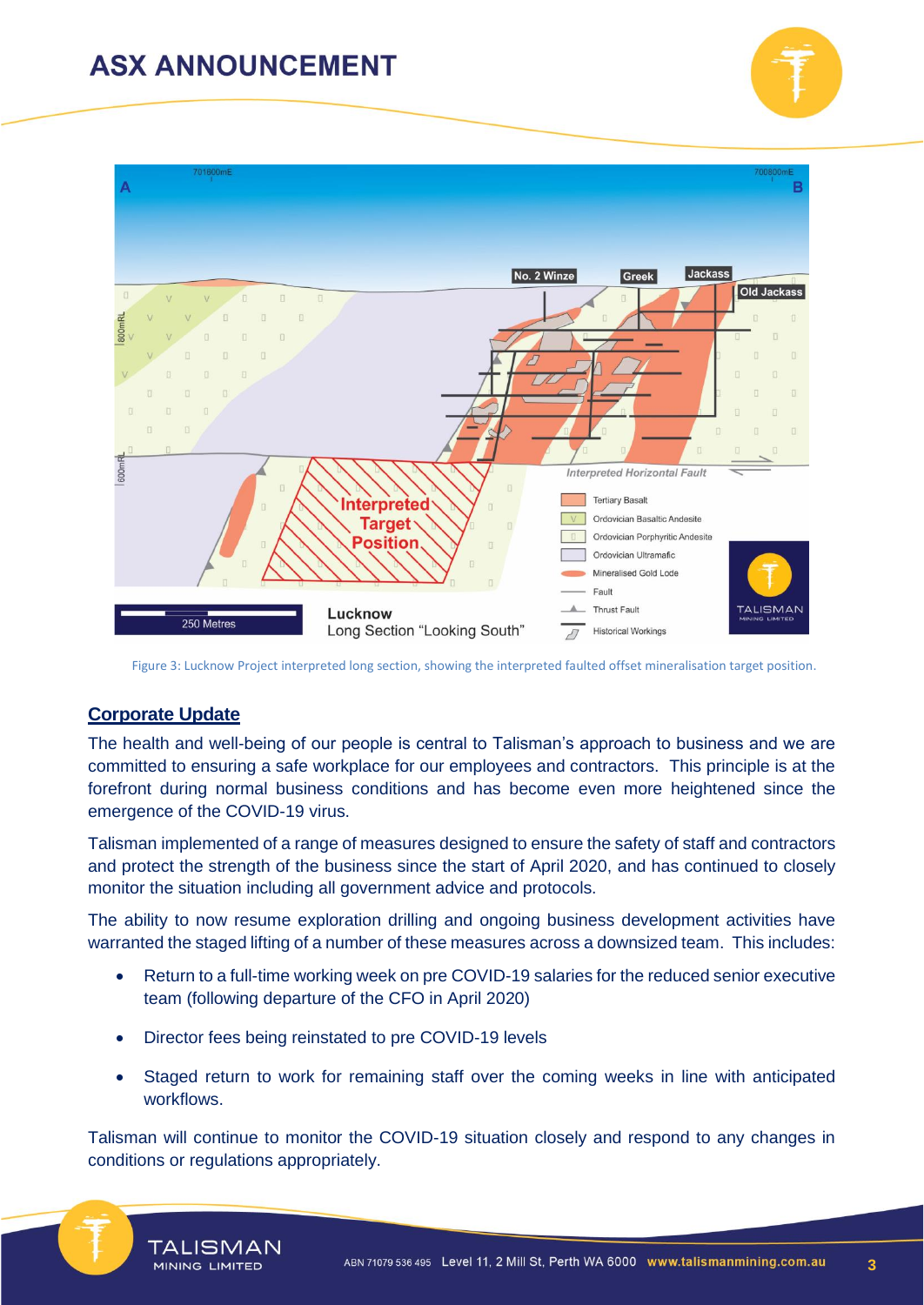

### **Ends**

For further information, please contact:

Dan Madden – Managing Director Managing Director Michael Vaughan (Media inquiries)<br>on +61 8 9380 4230 on +61 422 602 720

 $\overline{0}$  on +61 422 602 720

Name of Director or Secretary authorising lodgement: *Dan Madden - Managing Director*

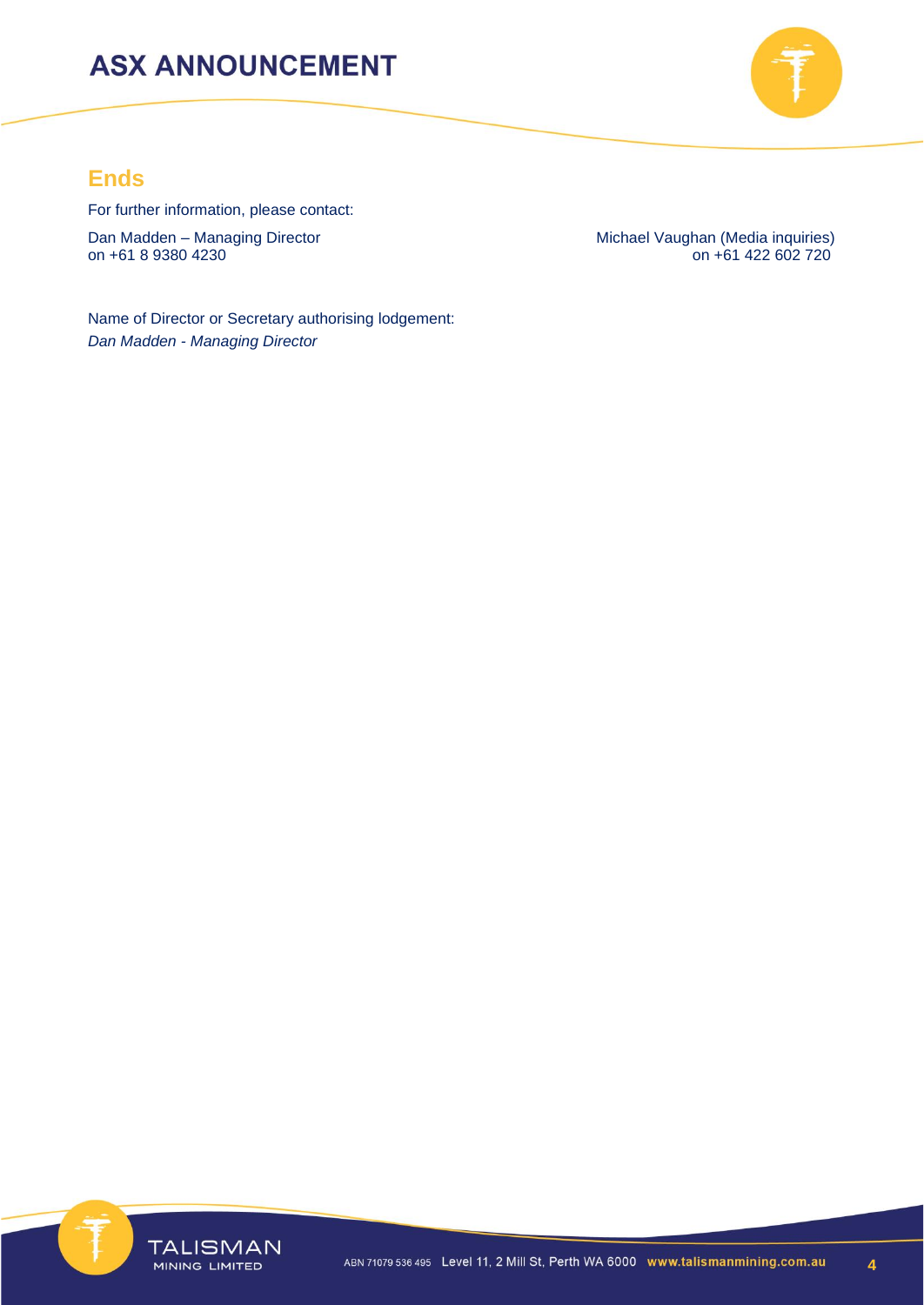

### **About Talisman Mining**

Talisman Mining Limited (ASX:TLM) is an Australian mineral development and exploration company. The Company's aim is to maximise shareholder value through exploration, discovery and development of complementary opportunities in base and precious metals.

Talisman has also secured tenements in the Cobar/Mineral Hill region in Central NSW through the grant of its own Exploration Licenses and through separate farm-in agreements. The Cobar/Mineral Hill region is a richly mineralised district that hosts several base and precious metal mines including the CSA, Tritton, and Hera/ Nymagee mines. This region contains highly prospective geology that has produced many long-life, high-grade mineral discoveries. Talisman has identified a number of areas within its Lachlan Cu-Au Project tenements that show evidence of base and precious metals endowment which have had very little modern systematic exploration completed to date. Talisman believes there is significant potential for the discovery of substantial base metals and gold mineralisation within this land package.

Talisman has also entered into a farm-in with privately-owned Lucknow Gold Limited in relation to the Lucknow Gold Project (EL6455) in New South Wales. The Lucknow Goldfield was discovered in 1851 and was one of the earliest goldfields to be mined commercially in Australia. Historic production records at the Project are incomplete, however in excess of 400,000 ounces of gold has reportedly been produced at grades of 100 to 200 g/t gold<sup>1</sup>. Very little modern exploration has been completed outside of the existing mine workings and Talisman intends to undertake a program of geochemical surface sampling and mapping at the Project ahead of a drilling program to test for potential down plunge extensions of the high-grade gold ore shoots and repeat structures throughout the Project area.

### **Competent Person's Statement**

Information in this announcement that relates to Exploration Results and Exploration Targets is based on, and fairly represents information and supporting documentation complied by Mr Anthony Greenaway, who is a member of the Australasian Institute of Mining and Metallurgy. Mr Greenaway is a full-time employee of Talisman Mining Ltd and has sufficient experience which is relevant to the style of mineralisation and types of deposits under consideration and to the activities undertaken to qualify as a Competent Person as defined in the 2012 Edition of the "Australian Code for Reporting of Mineral Resources and Ore Reserves". Mr Greenaway has reviewed the contents of this announcement and consents to the inclusion in this announcement of all technical statements based on his information in the form and context in which they appear.

No new information that is considered material is included in this document. All information relating to exploration results has been previously released to the market and is appropriately referenced in this document. JORC tables are not considered necessary to accompany this document.

#### **Forward-Looking Statements**

This ASX release may include forward-looking statements. These forward-looking statements are not historical facts but rather are based on Talisman Mining Ltd.'s current expectations, estimates and assumptions about the industry in which Talisman Mining Ltd operates, and beliefs and assumptions regarding Talisman Mining Ltd.'s future performance. Words such as "anticipates", "expects", "intends", "plans", "believes", "seeks", "estimates", "potential" and similar expressions are intended to identify forwardlooking statements. Forward-looking statements are only predictions and are not guaranteed, and they are subject to known and unknown risks, uncertainties and assumptions, some of which are outside the control of Talisman Mining Ltd. Past performance is not necessarily a guide to future performance and no representation or warranty is made as to the likelihood of achievement or reasonableness of any forward-looking statements or other forecast. Actual values, results or events may be materially different to those expressed or implied in this presentation. Given these uncertainties, recipients are cautioned not to place reliance on forward looking statements. Any forward looking statements in this announcement speak only at the date of issue of this announcement. Subject to any continuing obligations under applicable law and the ASX Listing Rules, Talisman Mining Ltd does not undertake any obligation to update or revise any information or any of the forward looking statements in this announcement or any changes in events, conditions or circumstances on which any such forward looking statement is based.

<sup>1</sup> NSW DIGS report, First Annual Exploration Report EL5770, 2001 - R00030162